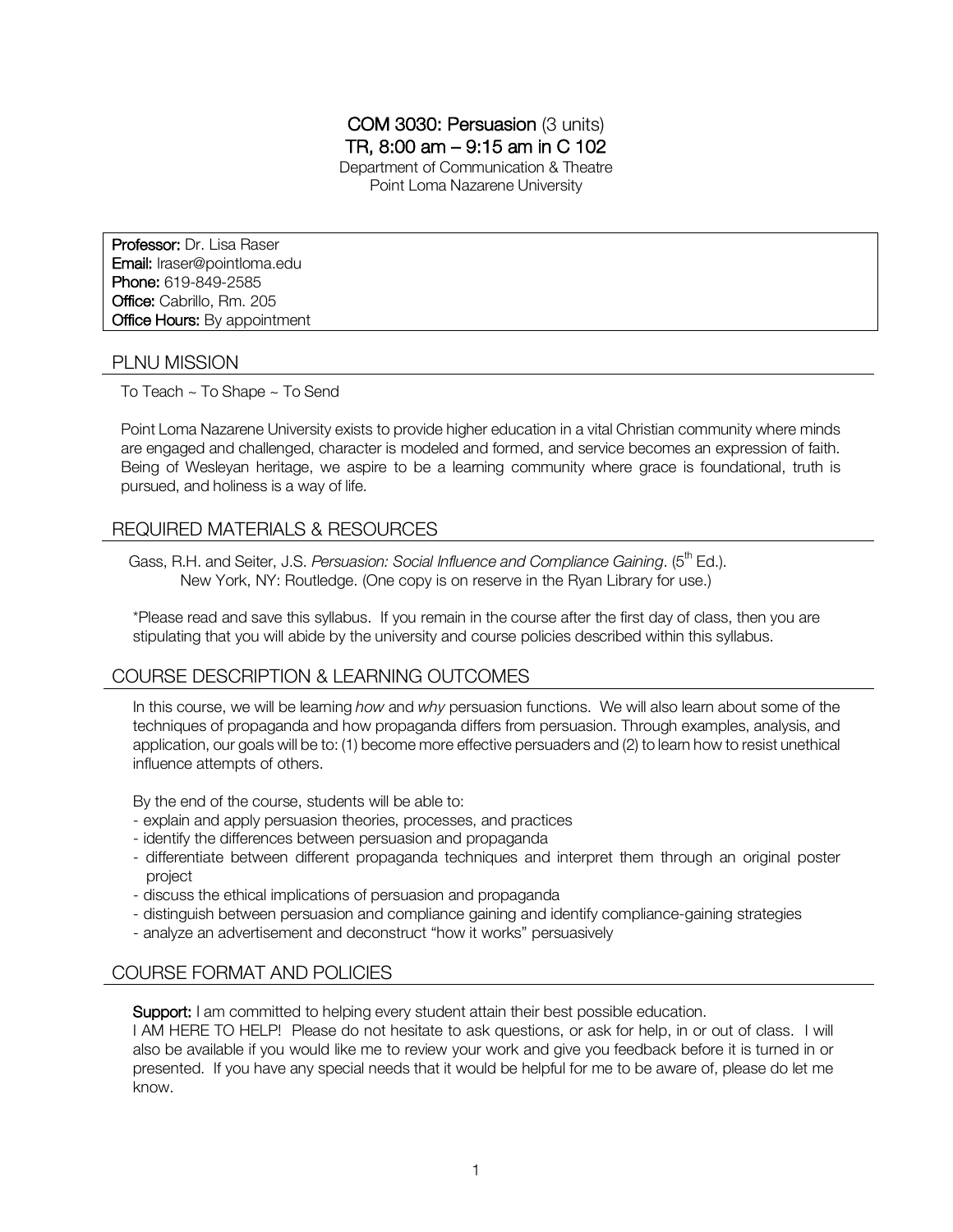Attendance: As members of a learning community, your presence is appreciated, and your absence is noticed. The class sessions are set up to help people learn from each other (through discussions, activities, etc.) and you are expected to attend each class session. Everyone has useful and insightful information to offer to the class. Participation is the core of this work, and to help keep track of that, I take attendance.

You are allowed two (2) excused or unexcused absences in the course of the semester without penalty. The only absences excused after that will be university approved absences (see section below). It is your choice how you use these absences and it is encouraged that you use them wisely. Please note that these 2 absences DO include instances of illness and family obligations. Each absence over two will result in a 15-point deduction to your overall grade.

As noted in the University catalog: If you are absent from more than 10 percent of class meetings (3 classes), I have the option of filing a written report which may result in de-enrollment. If the absences exceed 20 percent (6 classes), you may be de-enrolled without notice. If the date of de-enrollment is past the last date to withdraw from a class, you will be assigned a grade of W or WF consistent with university policy in the grading section of the catalog. See Academic Policies in the undergrad student catalog.

University Approved Absences: Absences for certain events and obligations recognized by the University (i.e.: participation in sports, forensics, music tours, etc.) may be counted as "excused." Please notify me at least one week prior to such absences with documentation and contact information from the sponsoring program/department. You are responsible for making up all work missed due to absences in a timely manner, to be worked out ahead of time with me.

Late to Class/Leaving Early: It is an expectation of this class community that we begin our class time *together*, and complete our class time *together* each day. Since arriving late to class is distracting to your classmates (and to your professor), you are expected to arrive on time. Five late arrivals will count as one absence. Truly perfect attendance (with no tardies or absences of any kind—you were literally present for all of every class meeting) will earn you 10 points of extra credit at the end of the semester (the only extra credit offered in this course).

Being absent for more than 20 minutes during any part of a class period, whether at the beginning, middle, or end, will constitute an absence. Similarly, it is expected that you remain actively engaged in the classroom activities until the entire class has been dismissed for the day. If you absolutely must leave early one day for an important/emergency reason, please approve it with me at the class period prior or via email. (Please arrange any meetings with your academic adviser so that they do not conflict with your class schedule.) Please talk to me early in the semester if you have any questions or concerns about this policy.

Late Work/Make-Up Work: All work is expected on the planned "due dates" - at the beginning of the class period when they are due. In general, no late or makeup written assignments/tests/presentations will be allowed. In the event of a personal emergency with written documentation and at my discretion, make-up work *may* be accepted for half credit. If you are absent on the day of a test or a presentation, I will only consider a make-up opportunity if you have communicated with me in advance of your absence and you have written documentation of a personal emergency.

Incomplete: Incompletes will only be granted under extreme circumstances, given reasonable justification.

Electronic Devices: The use of cell phones and laptops/tablets during class is prohibited unless I ask for them to be used as a specific part of a class activity. Please join me in turning off or silencing all cell phones, laptops, and similar electronic devices and keeping them out of sight for the duration of class. This policy was influenced by two important pieces of research: 1. Faria Sana, Tina Weston, and Nicholas J. Cepeda, "Laptop Multitasking Hinders Classroom Learning for Both Users and Nearby Peers," *Computers and Education* (March 2013): "We found that participants who multitasked on a laptop during a lecture scored lower on a test compared to those who did not multitask, and participants who were in direct view of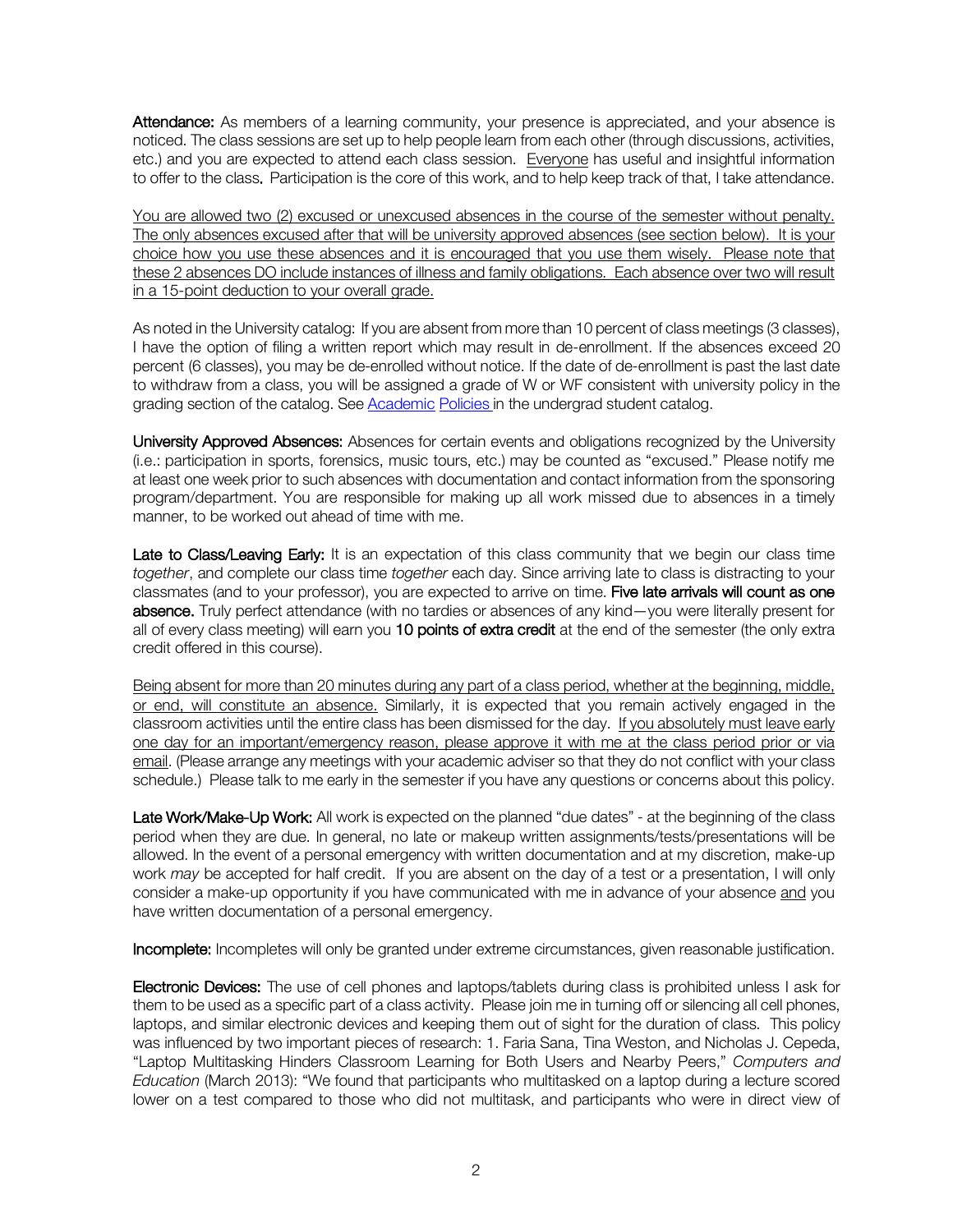a multitasking peer scored lower on a test compared to those who were not. The results demonstrate that multitasking on a laptop poses a significant distraction to both users and fellow students and can be detrimental to comprehension of lecture content." 2. Pam A. Mueller and Daniel M. Oppenheimer, "The Pen Is Mightier Than the Keyboard: Advantages of Longhand Over Laptop Note Taking" (April 2014). In this study, the authors found that students who hand wrote their notes during lectures remembered more material than students who used laptops for notetaking because they could not write everything down verbatim. The extra processing required by the hand writers to select important over extraneous information was beneficial for their retention of the material they were learning.

**Email:** I will frequently use email to communicate with you and I do my best to respond to your emails as promptly as possible. I will respond to emails Monday-Friday from 8:00 am – 5:00 pm. If you send me an email over the weekend or holiday, I will respond on the following school day.

Written Work: Please type, double-space and staple all written work unless instructed otherwise. It is my expectation that all writing will be clear, coherent, and free of grammatical/spelling errors. Please proof all written work – your grade will reflect both the substance and the style of your writing. When working on the computer, try to plan for the "unexpected" but predictable problems: plan extra time for library printing lines and back up files as you go.

### Student Responsibility:

It is the student's responsibility to maintain his/her class schedule. Should the need arise to drop this course (personal emergencies, poor performance, etc.), the student has the responsibility to follow through (provided the drop date meets the stated calendar deadline established by the university), not the instructor. Simply ceasing to attend this course or failing to follow through to arrange for a change of registration (drop/add) may easily result in a grade of F on the official transcript.

#### Final Exam Policy:

Successful completion of this class requires taking the final examination on its scheduled day. The final examination schedule is posted on the Class Schedules site. Final exams will not be given early before our assigned date/time. Please arrange any activities or transportation for the break around this finals schedule so that you can be present to take the test at the assigned time.

#### PLNU Academic Honesty Policy:

Students should demonstrate academic honesty by doing original work and by giving appropriate credit to the ideas of others. Academic dishonesty is the act of presenting information, ideas, and/or concepts as one's own when in reality they are the results of another person's creativity and effort. A faculty member who believes a situation involving academic dishonesty has been detected may assign a failing grade for that assignment or examination, or, depending on the seriousness of the offense, for the course. Faculty should follow and students may appeal using the procedure in the university Catalog. See Academic Policies for definitions of kinds of academic dishonesty and for further policy information.

#### Academic Accommodations:

While all students are expected to meet the minimum standards for completion of this course as established by the instructor, students with disabilities may require academic adjustments, modifications or auxiliary aids/services. At Point Loma Nazarene University (PLNU), these students are requested to register with the Disability Resource Center (DRC), located in the Bond Academic Center. (DRC@pointloma.edu or 619- 849-2486). The DRC's policies and procedures for assisting such students in the development of an appropriate academic adjustment plan (AP) allows PLNU to comply with Section 504 of the Rehabilitation Act and the Americans with Disabilities Act. Section 504 (a) prohibits discrimination against students with special needs and guarantees all qualified students equal access to and benefits of PLNU programs and activities. After the student files the required documentation, the DRC, in conjunction with the student, will develop an AP to meet that student's specific learning needs. The DRC will thereafter email the student's AP to all faculty who teach courses in which the student is enrolled each semester. The AP must be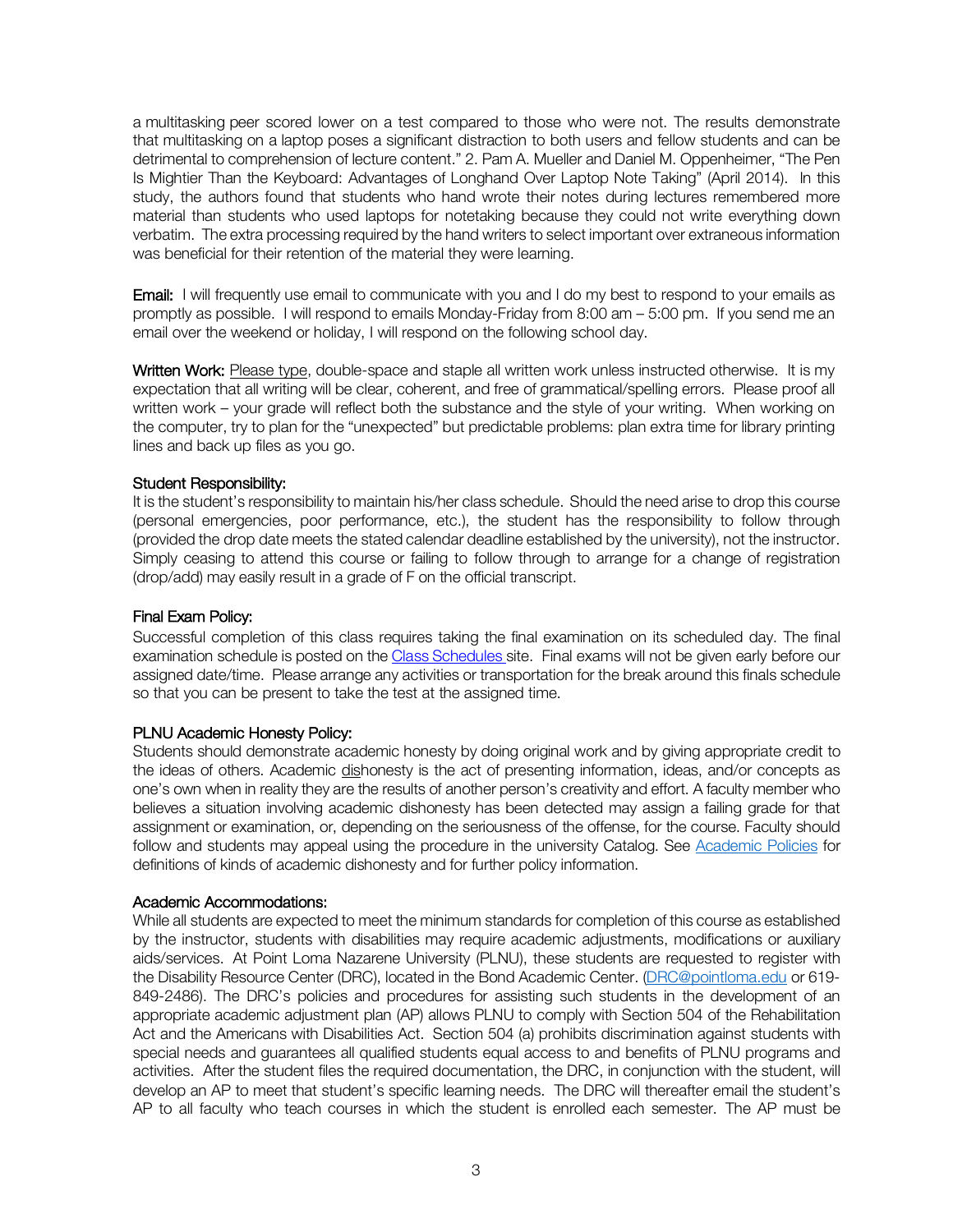implemented in all such courses.

If students do not wish to avail themselves of some or all of the elements of their AP in a particular course, it is the responsibility of those students to notify their professor in that course. PLNU highly recommends that DRC students speak with their professors during the first two weeks of each semester about the applicability of their AP in that particular course and/or if they do not desire to take advantage of some or all of the elements of their AP in that course.

## PLNU Copyright Policy:

Point Loma Nazarene University, as a non-profit educational institution, is entitled by law to use materials protected by the US Copyright Act for classroom education. Any use of those materials outside the class may violate the law.

# CLASS ASSIGNMENTS & COURSE SCHEDULE

**Exams:** There are three exams in this course. Exams will include material from the book and in-class discussion/activities. You may bring one 3x5 notecard (front and back, handwritten – not typed) to each exam.

Reading Quizzes: There will occasionally be short unannounced quizzes (5-10 points each) on the assigned reading. Reading quizzes will be administered on Canvas, at the beginning of class. Please make sure that you have a phone, tablet, or laptop with you in class to complete the quiz. If you arrive late to class, you will not be given additional time to take the quiz. Reading Quizzes cannot be made up. The reading quiz with the lowest score will be dropped at the end of the semester.

Original Propaganda Poster: You will design an original propaganda poster using a selection from the ten propaganda techniques that we will learn about in class. You will need to acquire a poster board for this assignment. Prompts will be given in class and you will have some choice in selecting the overall theme of your poster. On the day that your poster is due, we will hang them around the classroom and complete a "gallery tour," identifying the different propaganda techniques that we have studied.

Ad Analysis Presentation: You will select and analyze an advertisement (either a static image such as a billboard, magazine page, digital ad or a video) in order to uncover "how it works" persuasively. In an oral presentation, you will identify and evaluate the advertisement's use of persuasive strategies and explain what the advertisement is attempting to accomplish. Your textbook will be a very important resource to you in the successful completion of this project, so it is imperative that you keep up with your reading assignments.

In-Class (or take home) Assignments: At times, you will be given short assignments or exercises in class (or to take home) that are worth points toward your final grade. These assignments may include written responses/reflections, home learning, group work, etc. The point value for these assignments may vary, but will be clearly designated on the assignment.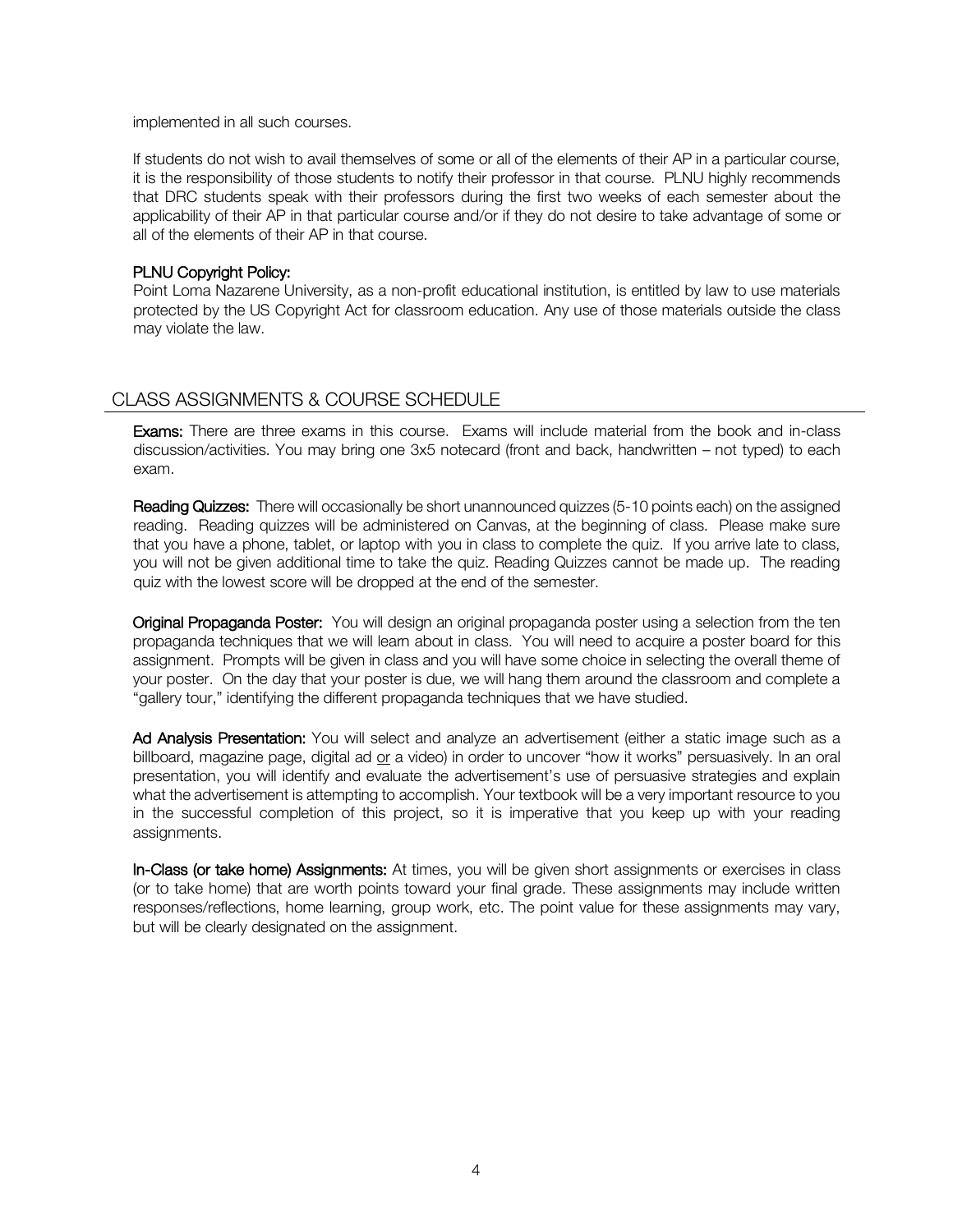## ASSESSMENT & GRADING

Grade Scale (% to Letter): Final grades will be calculated as follows and will not be rounded.

|    | 73-76.9% |    |
|----|----------|----|
| А- | 70-72.9% | C- |
| B+ | 67-69.9% | D+ |
| В  | 63-66.9% |    |
| в- | 60-62.9% | D- |
| Ω+ | 0-59     |    |
|    |          |    |

## Point Distribution

| <b>COURSE REQUIREMENTS</b>                       | Number of Points<br><b>AVAILABLE</b> | <b>Number of Points</b><br><b>EARNED</b> |
|--------------------------------------------------|--------------------------------------|------------------------------------------|
| Test $# 1$                                       | 75                                   |                                          |
| Test $# 2$                                       | 75                                   |                                          |
| Test $#3$                                        | 100                                  |                                          |
| Original Propaganda Poster                       | 75                                   |                                          |
| Ad Analysis Presentation                         | 100                                  |                                          |
| Additional Assignments & Reading Quizzes         | 100                                  |                                          |
| <b>TOTAL</b>                                     | 525                                  |                                          |
| - Absence penalties (15 pts. per absence after 2 | (e.g., 3 absences                    |                                          |
| absences)                                        | $= -15$                              |                                          |

\* At the end of the course, the total point value may be slightly higher or lower than the number above. While I strive to stay close to this amount, there may be occasions where we will need to add or delete short assignments or quizzes that would adjust the total point value of the course.

### Tentative Course Schedule

- Subject to change with fair notice.
- Please complete reading prior to arriving at class on the assigned due date.

| <b>WK</b>      | Date       | <b>Topic</b>                               | Reading/Assignments Due                    |
|----------------|------------|--------------------------------------------|--------------------------------------------|
|                | R 1/16     | Welcome/Course Introduction                |                                            |
| $\mathcal{P}$  | T1/21      | Why Study Persuasion?                      | Ch. 1 (Hint: we will have a quiz on Ch. 1) |
|                | R 1/23     | Why Study Persuasion?                      |                                            |
|                |            | Prop Tech # 1 & 2: Assertion and           |                                            |
|                |            | Bandwagon                                  |                                            |
| 3              | T 1/28     | <b>What Constitutes Persuasion?</b>        | Ch. 2                                      |
|                | R 1/30     | Attitudes and Consistency                  | Ch.3                                       |
| 4              | T2/4       | Attitudes and Consistency                  | Ch.3                                       |
|                |            |                                            | Attitude Assessment Due                    |
|                | R 2/6      | Credibility                                | Ch. 4                                      |
|                |            | Prop Tech # 3: Cardstacking                |                                            |
|                |            | Assign: Propaganda Posters                 |                                            |
| $\overline{5}$ | $T$ $2/11$ | Communicator Characteristics and           | Ch. 5                                      |
|                |            | Persuadability                             |                                            |
|                |            | Prop Tech # 4 & 5: Glittering Generalities |                                            |
|                |            | and False Dilemma                          |                                            |